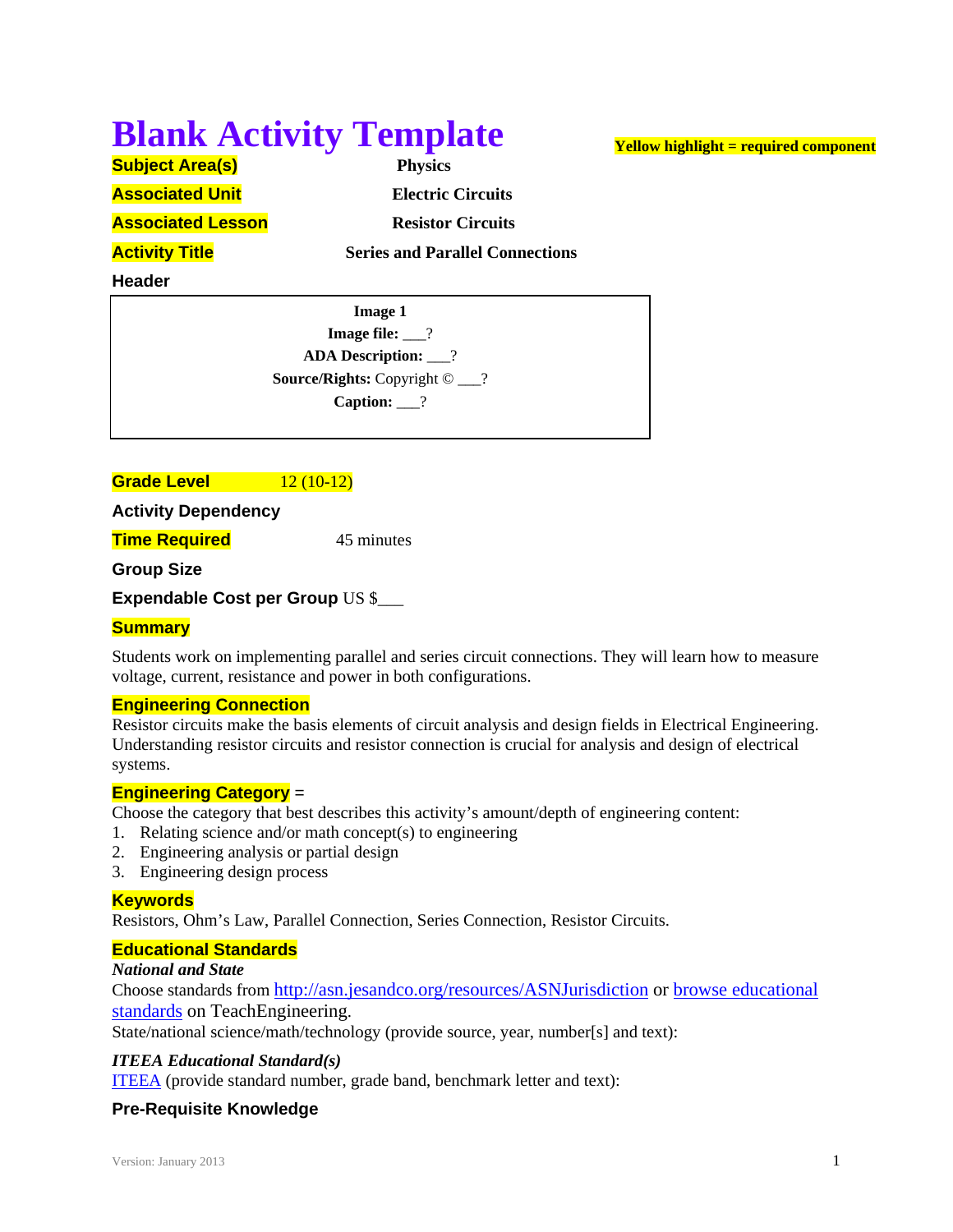# **Learning Objectives**

After this activity, students should be able to analyze the relationship between:

- Potential difference in series and parallel circuits
- Current in series and parallel circuits
- Resistance in series and parallel circuits

## **Materials List**

Each group needs:

- battery or power supply
- resistors
- ammeter
- multimeter/voltmeter
- alligator wire
- momentary contact switch (optional)
- light bulb

To share with the entire class:

 $\bullet$ 

#### **Introduction / Motivation**

As an electrical engineer, you would be asked to design and implement circuit connections and figure out whether they are working properly or not. You will need to conduct measurements and calculations. In order to achieve, you will need to know how measurement tools such as multimeters and voltmeters can be used.

#### **Vocabulary / Definitions**

| <b>Word</b> | <b>Definition</b> |  |  |  |  |
|-------------|-------------------|--|--|--|--|
|             |                   |  |  |  |  |
|             |                   |  |  |  |  |
|             |                   |  |  |  |  |
|             |                   |  |  |  |  |

#### **Procedure**

**Background**

#### **Before the Activity**

Review series and parallel circuit connections.

#### **With the Students**

- 1. Wire the circuit shown below. Remember to begin with the ammeter on its highest range. Connect the positive terminals of the meters closest to the positive side of the battery. Use the digital multimeter to read the potential difference across the resistor  $R_1$  and record in the data table. Use Ohm's Law to calculate the resistance of  $R_1$ . Record the rated resistance using the color code and calculate the relative error.
- 2. Repeat the procedure for resistor  $R_2$ .
- 3. Repeat the procedure this time using  $R_1$  and  $R_2$  in series. Calculate the series resistance using the rated values of resistance and then calculate the relative error.
- 4. Repeat the procedure using  $R_1$  and  $R_2$  in parallel. Calculate the parallel resistance using the rated values of resistance and then calculate the relative error.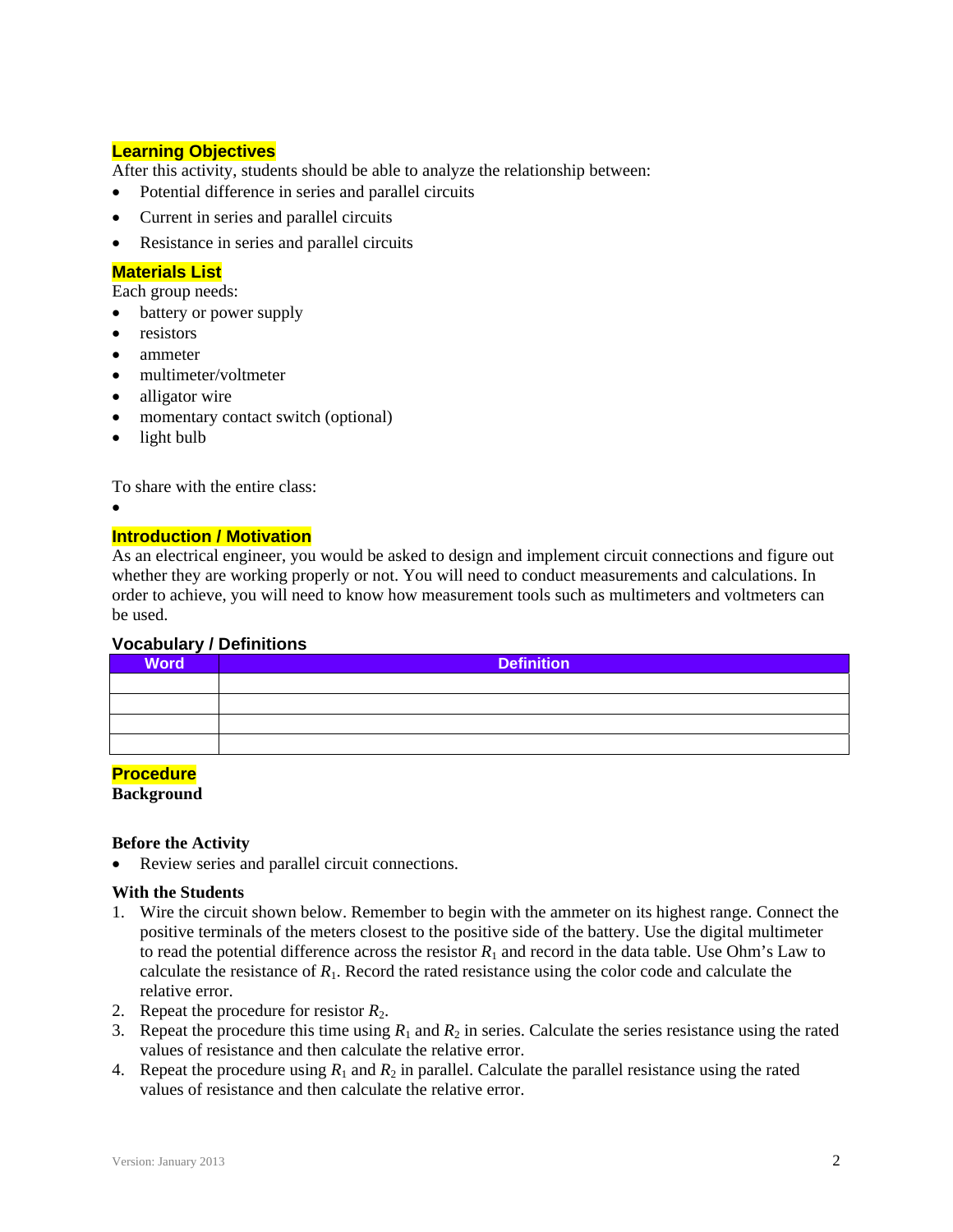# **DATA AND CALCULATIONS TABLE**

| <b>TRIAL</b> |  | R | Rated<br>Value | Relative<br>Error |
|--------------|--|---|----------------|-------------------|
|              |  |   |                |                   |
|              |  |   |                |                   |
|              |  |   |                |                   |
|              |  |   |                |                   |

5. Wire the circuit shown below. Remember to begin with the ammeter on its highest range. Connect the positive terminals of the meters closest to the positive side of the battery. Adjust the rheostat to its maximum resistance so that only a small current flows through the light bulb. Use the digital multimeter to read the potential difference across the light bulb and record in the data table. Use Ohm's Law to calculate the resistance of the light bulb and the power it is dissipating.



- 6. Now adjust the rheostat so that the bulb is glowing a very dim red-orange light and measure its voltage and current. Calculate the resistance and power.
- 7. Now adjust the rheostat to its minimum resistance so that the bulb glows brightly. Measure the voltage and current. Calculate the resistance and power.
- 8. Write down the calculations, answers and equations used in the previous steps.

**Image** Insert Image # or Figure # here (use Figure # if referenced in text)

**Figure 1 Image file:** \_\_\_? **ADA Description:** \_\_\_? **Source/Rights:** Copyright © \_\_\_? **Caption:** Figure 1: ?

# **Attachments**

#### **Safety Issues**

 $\bullet$ 

# **Troubleshooting Tips**